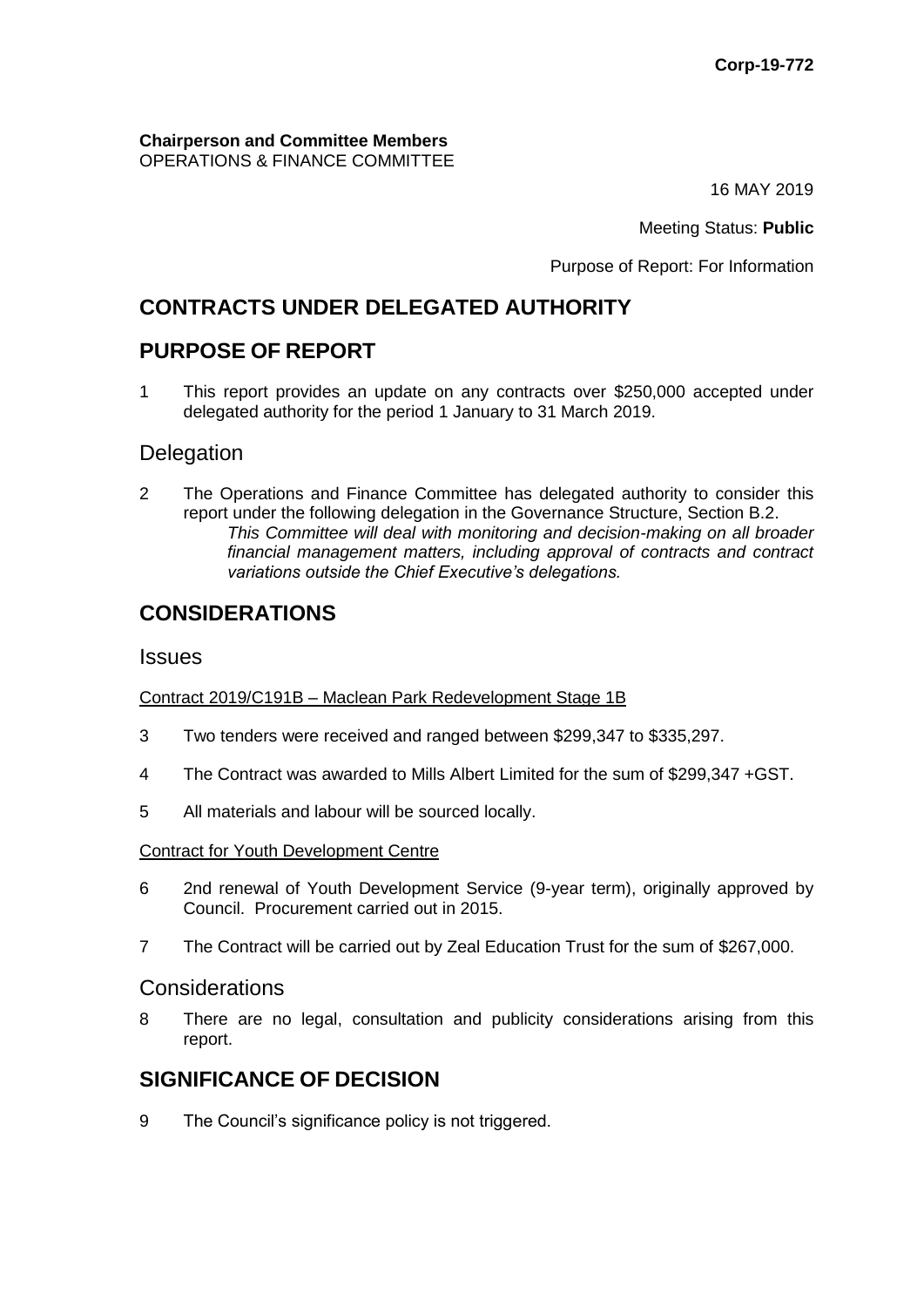### **RECOMMENDATIONS**

10 That the Operations and Finance Committee notes there were two contracts accepted under delegated authority over \$250,000 for the period 1 January to 31 March 2019.

**Report prepared by: Approved for Submission by:**

**Jacinta Straker Chief Financial Officer** **Mark de Haast Group Manager Corporate Services**

**Approved for Submission by:**

#### **Sean Mallon Group Manager Infrastructure Services**

Appendix 1 Contracts over \$250,000 approved under delegated authority for 2017/18 year.